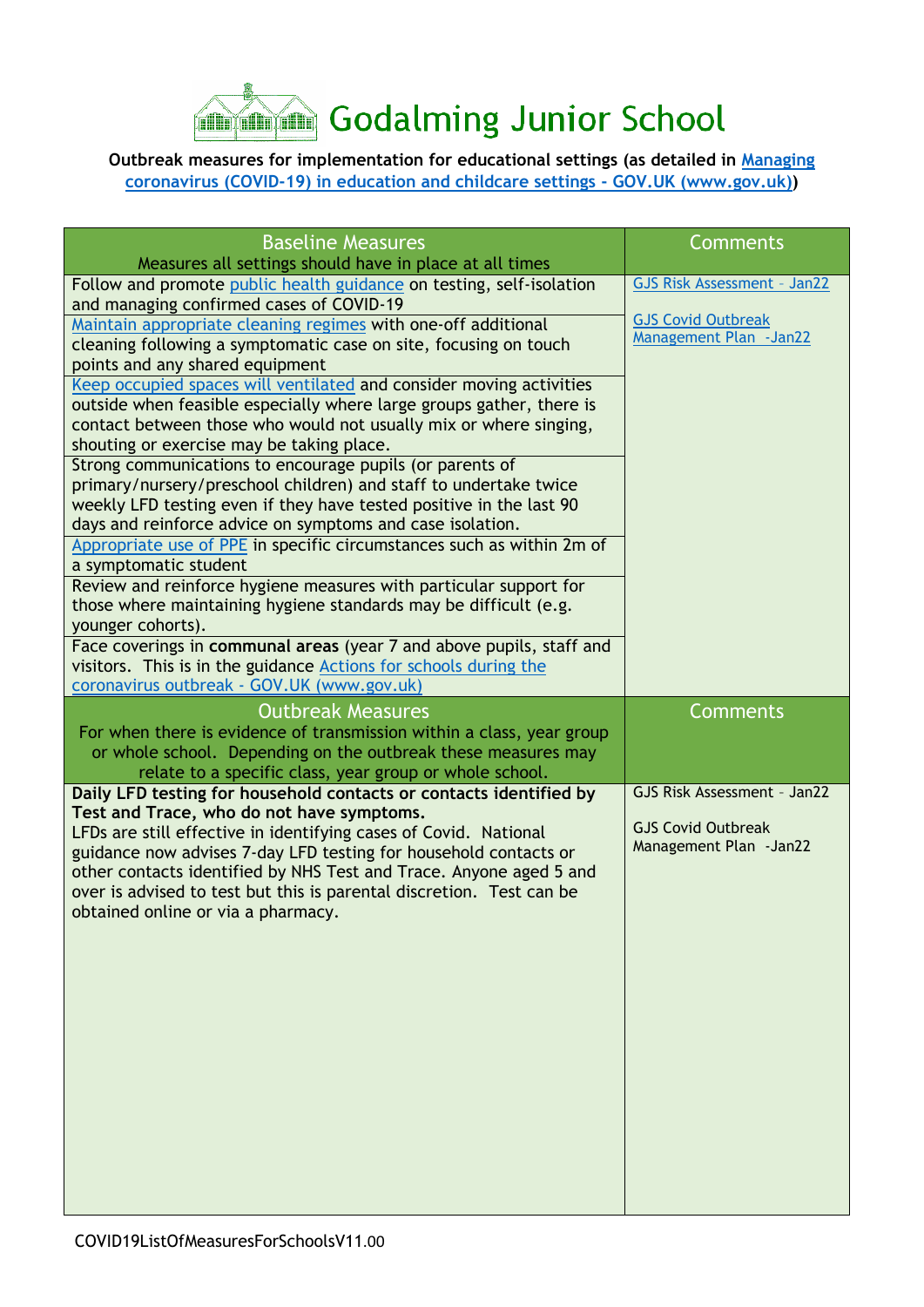| If multiple cases (5) within a clearly defined group and evidence of                                                                            | GJS Risk Assessment - Jan22 |
|-------------------------------------------------------------------------------------------------------------------------------------------------|-----------------------------|
| spread within the setting, school/nursery/preschool to provide<br>advisory letter to identified group (e.g. class, year group, common           | <b>GJS Covid Outbreak</b>   |
| activities group). This recommends that those who may have been                                                                                 | Management Plan - Jan22     |
| in contact with the cases to take daily LFDs for 7 days (staff only                                                                             |                             |
| for preschool/nursery).<br>The letter can be sent to reception classes where some children are                                                  |                             |
| aged 4 but all LFD testing is at parental discretion. Local Authority                                                                           |                             |
| may have also developed an inform and advise letter to use.                                                                                     |                             |
| For students who are unable to self-swab, such as those with SEND,                                                                              |                             |
| settings should work with students and their families to agree an<br>appropriate testing route, such as assisted swabbing. Further              |                             |
| guidance on testing in SEND settings is Rapid asymptomatic testing                                                                              |                             |
| in specialist settings - GOV.UK (www.gov.uk)                                                                                                    |                             |
| Schools may also wish to alert staff and students who are clinically                                                                            |                             |
| extremely vulnerable, where they may have closely mixed with a case<br>(e.g. within the class or part of friendship group).                     |                             |
|                                                                                                                                                 |                             |
|                                                                                                                                                 |                             |
| Reducing mixing of staff e.g., by holding meetings remotely, social<br>distancing or staggered breaks in the staff room.                        |                             |
| Indication of transmission between staff or escalating* staff case                                                                              |                             |
| numbers. Staff may be socialising outside of school and there are no                                                                            |                             |
| restrictions on social distancing. However, moving to remote                                                                                    |                             |
| meetings and staggered breaks can help prevent transmission in the<br>setting.                                                                  |                             |
| Promote social distancing and reducing crowding. This may include                                                                               |                             |
| reducing the number of children gathering (e.g. assemblies) and                                                                                 |                             |
| minimising pinch points in the school day. To help reduce                                                                                       |                             |
| transmission between groups.<br>Reduce intergroup mixing (e.g. separate break times, staggered                                                  |                             |
| entry etc, seating plans in classrooms or on school transport)                                                                                  |                             |
| This is most likely to be effective when there is substantial mixing                                                                            |                             |
| between classes and most likely to be proportionate when                                                                                        |                             |
| implementing does not disrupt lesson planning. If a particular                                                                                  |                             |
| year/class(es)/ group(s) affected, can they be kept separate from the<br>rest of the school e.g. a separate break or eating area be identified? |                             |
|                                                                                                                                                 |                             |
| Temporarily reinstating face coverings in classrooms (secondary<br>school).                                                                     | N/A                         |
| When there is evidence of transmission within the school, could limit                                                                           |                             |
| to a                                                                                                                                            |                             |
| particular class/year group but the decision should be made by the                                                                              |                             |
| school<br>taking into account acceptability amongst pupils/staff/parents and                                                                    |                             |
| impact on                                                                                                                                       |                             |
| teaching.                                                                                                                                       |                             |
| Limitation of residential education visits, open days,                                                                                          | GJS Risk Assessment - Jan22 |
| transition/taster days, parental attendance, live performances,                                                                                 | <b>GJS Covid Outbreak</b>   |
| sporting events or similar where there is evidence of ongoing                                                                                   | Management Plan - Jan22     |
| transmission within cohort where visits/events etc are planned.<br>Could limit this measure to a particular group.                              |                             |
| The school should review risk assessment (RA) for educational visit,                                                                            | GJS 'events' to remain      |
| discuss mitigation measures and consider if it should go ahead                                                                                  | virtual, PTA events         |